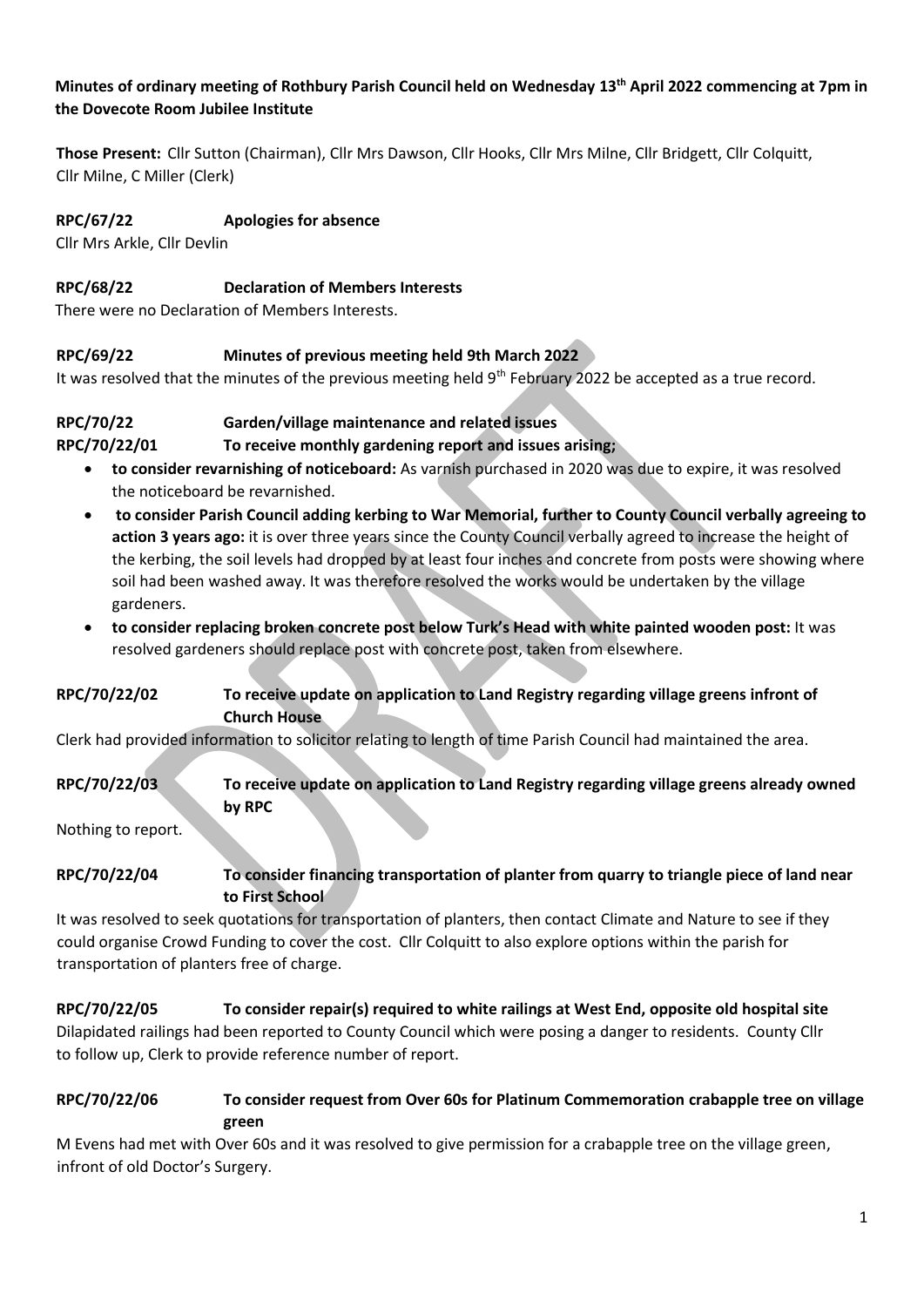### **RPC/70/22/07 To consider removing dilapidated seats from village green on fish shop bank**

Several requests had been received for commemorative seating in the village centre. Some seats were becoming dilapidated and it was resolved these be removed in order for new seating to be placed.

#### **RPC/70/22/08 To consider request for Dandie Dinmont information board at Armstrong Cross**

Clerk had met with The Caledonian Dandie Dinmont Terrier Club August 2019 who had requested RPC's agreement to commemorate Willie Piper Allan and the Dandie Dinmont Terrier with a suitable plaque in Rothbury, which they believe would be of great benefit to the village and encourage additional tourism. It was resolved permission would be granted for the replacement of the current information board at the Armstrong Cross, featuring Lord Armstrong, who owned Dandie Dinmonts.

#### **RPC/70/22/09 To consider request for Coquetdale Repair Café to hold street stall at Armstrong Cross on 7/5/22 (date had been changed to 23/4/22)**

Coquetdale Repair Café, a community group from Rothbury/Harbottle were working on a project to set up a repair café in Rothbury, and wished to promote the initiative and gauge demand from the local community by way of a street stall. It was resolved to advise the stall be placed on hardstanding infront of Newcastle Hotel.

#### **RPC/70/22/10 To approve costs for removal of unrepairable headstone from Haw Hill graveyard**

Contractor had advised a broken memorial at the lower Haw Hill graveyard was unrepairable, in very poor condition and should be removed for safety reasons. It was agreed Cllrs would visit site, and consider further at next meeting.

#### **RPC/70/22/11 To receive update on repair required to All Saints Church Clock**

Clock currently out of sync following stormy weather, with Cumbria Clock Company to fit a device to monitor the clock over a period of time to understand the problem, with part having been ordered.

#### **RPC/71/22 To receive update on land for proposed new toilet block**

Director of Northumberland Estates to visit the parish in the near future, with County Cllr to arrange site visit, Clerk and Chairman to attend and to consider possible location for W/C block. County Cllr Leader Glen Sanderson had reported W/C improvements countywide, however Rothbury had not been included in these proposals, and he would be contacted, further to site meeting detailed above.

### **RPC/72/22 Rothbury Bike Track RPC/72/22/01 To approve revised costs of £2146.25 plus VAT for warning signage and SLOW road markings in vicinity of bike track**

It was resolved to approve the revised costs of £2145.25 plus VAT.

#### **RPC/72/22/02 To receive update and letter of thanks from Bike Track Committee**

A letter of thanks for the £2100 granted towards the Bike Track had been received from the Committee. Opening event planned for 23/24 April, once safety gate to entrance/safety signage had been installed.

#### **RPC/73/22 To consider communications between Parish Council and residents RPC/73/22/01 To receive update on upgrade of Parish Council web-site in order to improve communications between Parish Council and residents**

New web-site to go live in the near future.

**RPC/73/22/02 To consider possibility of Parish Council having use of printer in dedicated meeting room to be used in times of Crises, further to suggestion from County Cllr**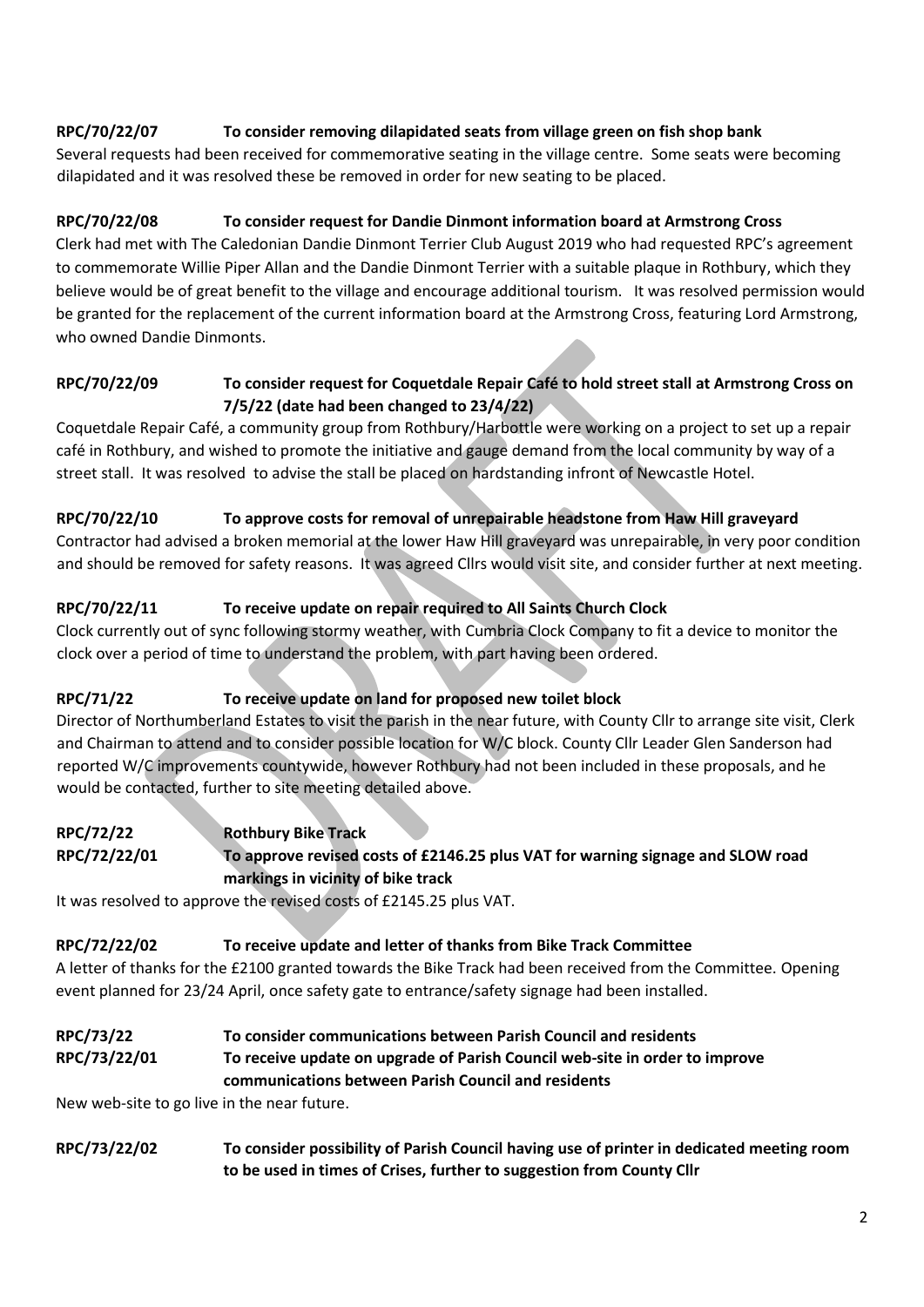County Cllr had met with Jubilee Institute trustees to consider utilising hall in times of crises, with report to be presented to trustees. There was a proposal for a generator to be located in the hall cellar, or on spare land at Rodsley Court. A further request to invite the County Cllr to attend the monthly crises management Working Group meetings made by Cllr Mrs Milne. This would prevent duplication of action, and there is a need for all involved in Crises Management, including Cllr Bridgett, to communicate, work together and share information fully to achieve the best outcome for residents.

# **RPC/74/22 Planning RPC/74/22/01 Planning applications received**

- 22/00682/FUL: Land North West of Pondicherry Cottage construction of 4 No glamping pods and associated infrastructure – no objections
- 22/00765/LBC: Formal Gardens, Cragside Listed building consent for conservation of hard landscaping to the formal garden including resurfacing of gravel paths, works to stone paving and stone, edging – no objections
- 22/00954/FELTPO: Moorside Hillside to Cove Cottage Tree Preservation Order Application no objections
- 22/00962/LBC: 16 Addycombe Gardens Listed Building Consent to remove existing electric fire, open inglenook and install gas stove in woodburner style. New ensuite bathroom in attic – no objections

# **RPC/74/22/02 To receive update from Mid-Coquetdale Neighbourhood Plan Steering Group**

Nothing to report.

# **RPC/74/22/03 Notice of Withdrawal of Planning Application**

• 22/00289/FUL Percy Cottage Church Street Rothbury NE65 7UP – change of use/conversion of workshop.

# **RPC/74/22/04 Planning Application NO 21/03106/FUL: Demolition of the existing convenience store (Class E) and construction of a new retail foodstore (Class E) to be occupied by Co-operative Food Ltd/Mace Convenience Store, Townfoot**

Demolition and construction methodology proposals available on County Council web-site.

# **RPC/74/22/04/01 To consider issues relating to construction/delivery vehicles**

A reply had been received from Sansec Developments confirming the draft construction method statement had been received from their preferred contractor and currently being reviewed. They would look where possible to prevent site deliveries between 745am - 915am, and 3pm – 5pm. The construction method statement also subject to review and approval as part of the associated planning condition. Sansec Highways engineer preparing documentation to liaise with NCC highways engineer to consider the specifics of what needs to be monitored and how. Once agreed, this would be submitted to Case Officer in order to discharge the associated planning condition.

### **RPC/74/22/04/02 To consider the possibility of purchasing the piece of land next to the proposed new COOP store with a view to creating a car park**

Cllr Hooks had spoken to landowner, and the cost of land and conversion would be in excess of £500,00,00 which was not feasible to the Parish Council. Matter to be removed from agenda.

| RPC/75/22                   | <b>Finance</b>                                                                |                    |               |                |                            |  |  |  |
|-----------------------------|-------------------------------------------------------------------------------|--------------------|---------------|----------------|----------------------------|--|--|--|
| RPC/75/22/01                | To approve transfer of funds between Rothbury Joint Burial Committee budgets: |                    |               |                |                            |  |  |  |
| <b>Transfer from/Amount</b> | Current                                                                       | <b>Transfer to</b> | Current       | <b>Revised</b> | Reason                     |  |  |  |
|                             | <b>Budget</b>                                                                 |                    | <b>Budget</b> | <b>Budget</b>  |                            |  |  |  |
| Miscellaneous               | £3,000                                                                        | $£50$ to           | £1300         | £1350          | Insurance renewal          |  |  |  |
|                             |                                                                               | insurance          |               |                | confirmed, £50 underbudget |  |  |  |
|                             | £2950                                                                         |                    |               | £1350          |                            |  |  |  |

It was resolved to approve the transfer of funds between Rothbury Joint Burial Committee budgets.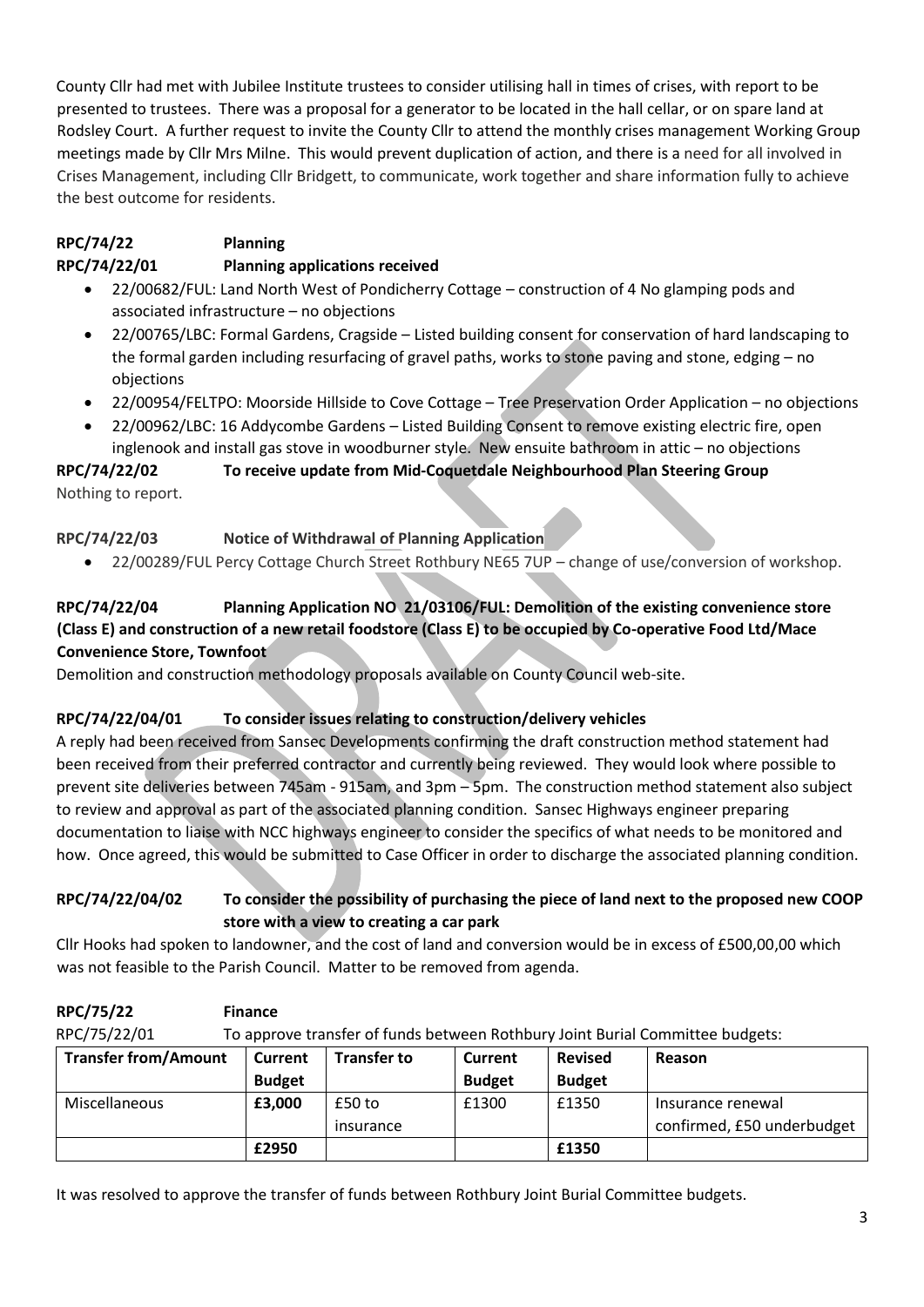| RPC/75/22/01 | To approve the following payments |
|--------------|-----------------------------------|
|              |                                   |

| <b>PARISH COUNCIL</b>                             |                                                |                          |             |            |
|---------------------------------------------------|------------------------------------------------|--------------------------|-------------|------------|
| <b>PAYABLE TO</b>                                 | <b>DETAILS</b>                                 | <b>AMOUNT</b><br>(GROSS) | <b>NETT</b> | <b>VAT</b> |
| Masquerade Costume<br>Hire & Events               | <b>Town Crier Uniform</b>                      | £126.40                  | £106        | £20.40     |
| <b>Open Spaces Society</b>                        | Annual membership fee                          | £45.00                   |             |            |
| T W Alderson                                      | <b>Bolt</b>                                    | £3.25                    | 2.71        | 0.54       |
| Jubilee Institute                                 | Rent of meeting room,<br>February              | £45                      |             |            |
| Northumberland<br><b>County Council</b>           | Bike track warning signs<br>and road markings  | £2575.50                 | £2146.25    | £429.25    |
| J Sutton (via Doves<br><b>Builders Merchants)</b> | Gravel                                         | £95.88                   | £79.90      | £15.98     |
| M Evens                                           | March village<br>gardening/maintenance         | £1559.09                 |             |            |
| <b>Employee Costs</b>                             | Salary/HMRC                                    | £1738.20                 |             |            |
| Transfer to Rothbury                              | <b>Rothbury Parish Precept</b>                 | £20335                   |             |            |
| <b>Joint Burial Committee</b>                     | <b>Snitter Parish Precept</b>                  | £892                     |             |            |
|                                                   |                                                |                          |             |            |
| <b>JOINT BURIAL</b>                               |                                                |                          |             |            |
| <b>COMMITTEE</b>                                  |                                                |                          |             |            |
| <b>PAYABLE TO</b>                                 | <b>DETAILS</b>                                 | <b>AMOUNT</b><br>(GROSS) | <b>NETT</b> | <b>VAT</b> |
| Northumbrian Water                                | Quarterly water charge                         | 79.83                    |             |            |
| EON                                               | Quarterly electricity<br>charge                | £45.01                   | £42.87      | £2.14      |
| Rontec                                            | Fuel                                           | £93.35                   | E77.79      | E15.56     |
| Gallagher (formerly                               | Annual insurance                               | £1340.76                 |             |            |
| Came & Company)                                   | premium                                        |                          |             |            |
| Jubilee Institute                                 | Rent of meeting room,<br>February              | £9.00                    |             |            |
| <b>Newtown Engineering</b>                        | Ride on mower repairs                          | £498.60                  | £415.50     | £83.10     |
| Longstaff Tree Surgery                            | Half day chipper hire                          | £50.00                   |             |            |
| <b>Cemetery Training</b><br>Services Ltd          | 2.5 days cemetery training<br>for two students | £2837.40                 | £2364.50    | £472.90    |
| M Evens                                           | March Cemetery duties                          | £1020                    |             |            |
| <b>Employee Costs</b>                             | Salary/HMRC/Pension                            | £3266.96                 |             |            |

It was resolved to approve the payments.

**RPC/75/22/02 To consider the most up to date financial statements for Rothbury Parish Council and Rothbury Parish Council (RJBC) – receipts and payments; budget; bank reconciliation**

It was resolved the most up to date financial statements were a true record. Cllr Mrs Milne to sign bank reconciliations.

**RPC/75/22/03 To approve RPC donating 12 copies of The Valley Remembers (£3 each) to local schools**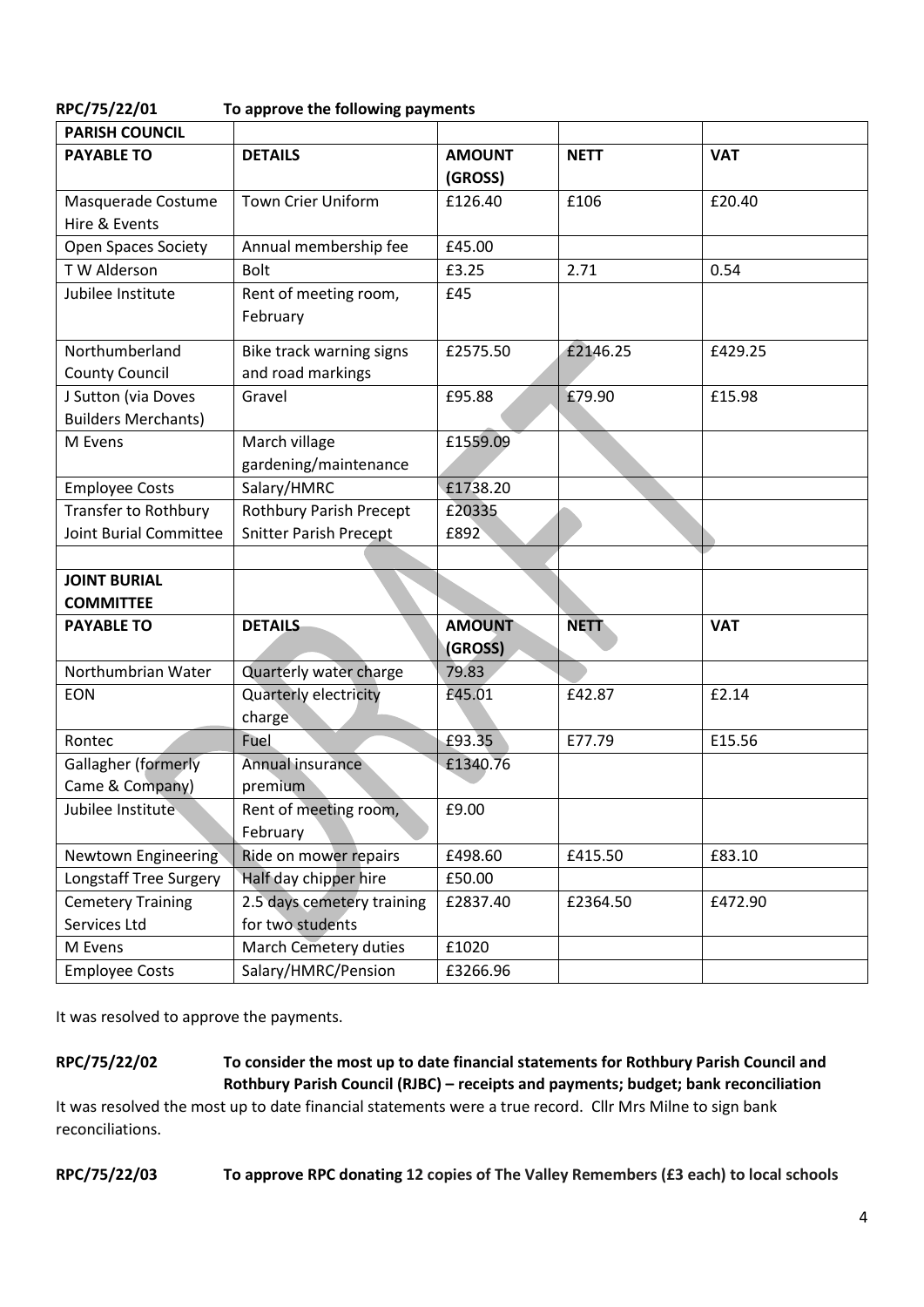It was resolved to approve purchase of books.

**RPC/75/22/04 To approve quote for works required to All Saints and Haw Hill Churchyard walls** Quotation(s) awaited.

# **RPC/76/22 To approve letter of engagement to Mr M Ackroyd to carry out internal audit y/e 31/3/22**

It was resolved to approve the letter of engagement to Mr M Ackroyd to carry out internal audit y/e 31/3/22.

#### **RPC/77/22 To receive update on Borderlands Place Programme which includes proposals for traffic reorganisation in village centre**

The project does not at the present time include proposals for traffic reorganisation. Public consultation for general areas to be included in the scheme to be held in near future.

### **RPC/77/22/01 To receive information from R Mckenzie County Council Officer, regarding traffic reorganisation and consider arranging meeting with R Mckenzie**

R Mckenzie had advised traffic reorganisation plans would not be available in the foreseeable future. It was resolved to invite R Mckenzie to a future PC meeting.

### **RPC/78/22 To receive County Councillor update**

New gateway feature design to be altered. Interactive speed signs had been ordered through County Council

## **RPC/79/22 To consider amendments to Code of Conduct**

Central Government had advised no amendments to the current Code of Conduct, therefore item to be removed from agenda.

# **RPC/80/22 To consider plans for 2022 Queen Elizabeth celebrations**

### **RPC/80/22/01 To approve purchase of rosettes for charity walk**

Rosettes could be sourced at £1/ each, with an approximate number of 300 required, and it was resolved to approve the purchase.

## **RPC/80/22/02 To approve purchase of bunting**

It was resolved to approve purchase of bunting for display in the parish on the Platinum Jubilee weekend.

#### **RPC/81/22 To receive update regarding changes to Rothbury Post Office and consider response(s) to the Post Office and CO-OP**

Temporary Post Office to open 20/4/22 in old funeral parlour building behind the CO-OP. This would be published in Northumberland Gazette, along with posters displayed in the village.

### **RPC/82/22 To receive update from Crises Management Working Group**

Parish Flood Committee had been advised on progress and would like to be involved in the group. Key documents in place, content of noticeboard/web-site to be confirmed. Training needs analysis/table top exercise to be held with County Council Resilience Manager, along with information session on the Civil Contingencies Act.

### **RPC/82/22/01 To consider Parish Council App**

Cllr Devlin not present.

### **RPC/82/20/02 To consider issues with digitisation of British Telecom network**

Digitilisation of network had been suspended at the present time.